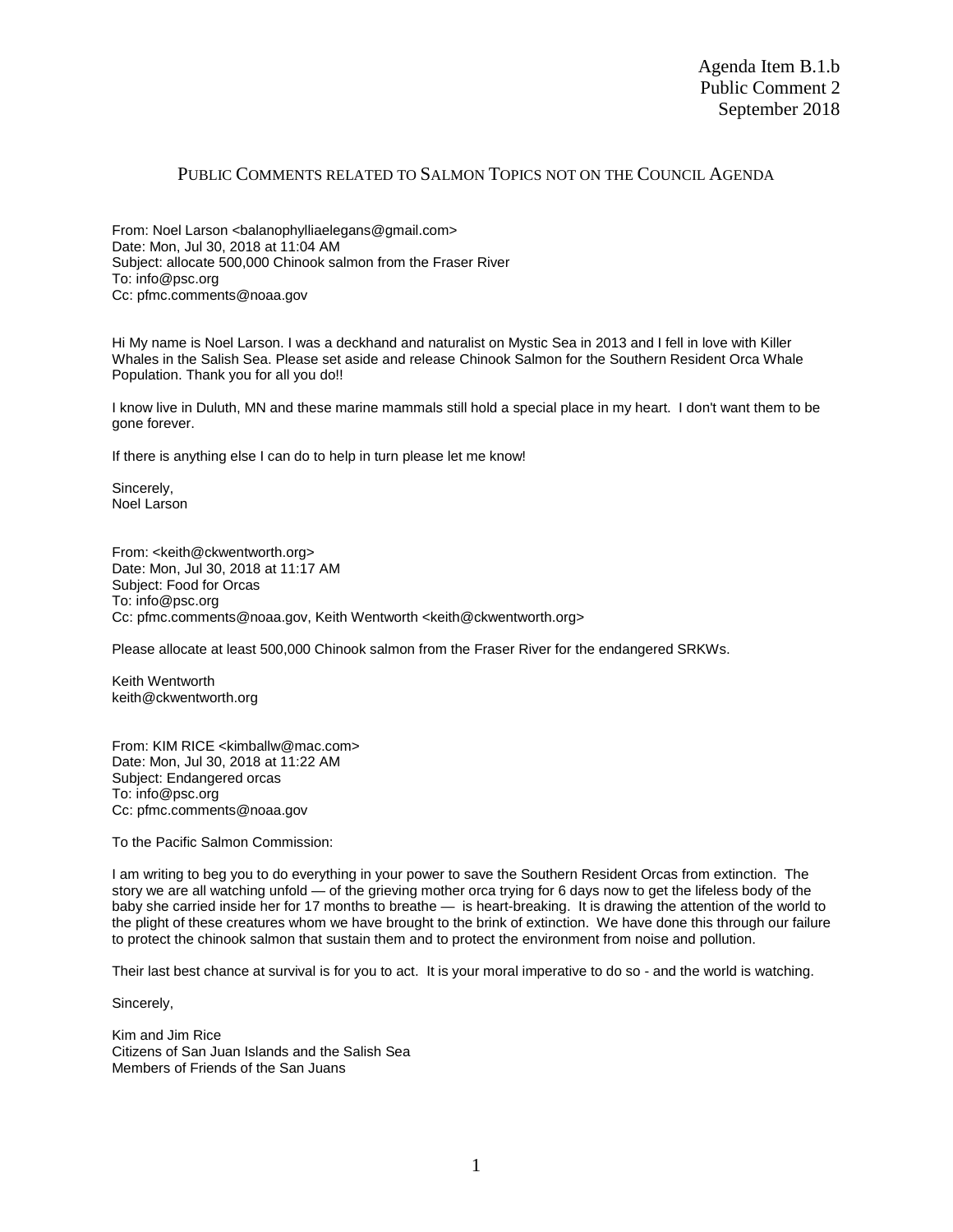From: Elaine Kendall <elainemkendall@yahoo.com> Date: Mon, Jul 30, 2018 at 11:38 AM Subject: Chinook allocation To: "info@psc.org" <info@psc.org> Cc: "pfmc.comments@noaa.gov" <pfmc.comments@noaa.gov>

I urge you to allocate 500,000 Chinook salmon from the Fraser River for the endangered Southern Resident Killer Whales. Our orcas deserve to survive!!

Elaine Kendall 180 Sweet Earth Ln. Friday Harbor, WA 98250

From: Chris Greacen <chrisgreacen@gmail.com> Date: Mon, Jul 30, 2018 at 11:57 AM Subject: Please ensure sufficient salmon for the Orca To: info@psc.org Cc: pfmc.comments@noaa.gov

Please allocate half a million Chinook salmon from the Fraser River for the endangered SRKWs. Humans can either other stuff, but without sufficient salmon the Southern Resident Killer Whales will become extinct.

Best, Chris Chris Greacen, Ph.D. 44 Tuatara Rd. Lopez Island, WA 98261 USA: +1 360 468 3189

From: ann mccague <annmccague@gmail.com> Date: Mon, Jul 30, 2018 at 1:24 PM Subject: Our Orca Whales are in trouble To: info@psc.org, pfmc.comments@noaa.gov

As a resident of the San Juan Islands, I join others in our plea to allocate 500,000 Chinook salmon form the Fraser River to the endangered SRKWs.

These beings are a majestic and important part of our eco system, and it is for the benefit as well as our obligation to ensure their survival.

Sincerely, Ann McCague

From: stephen shubert <stephen.shubert@gmail.com> Date: Mon, Jul 30, 2018 at 2:27 PM Subject: Save the Orcas To: info@psc.org Cc: pfmc.comments@noaa.gov

Please reserve 500,000 chinook salmon to feed these declining, starving and endangered creatures Much of our tourist industry on the San Juan Islands rely on these animals to draw tourists to our islands.

Based on estimates of food requirements the average SRKW may consume about 18-25 adult salmon daily just to maintain their energy requirements. Using the low end of the spectrum, that means that about 1,500 salmon are required each day to sustain our SRKW population. That means we need at least 500,000 salmon a year if we want the population to grow

Thank you for your attention to this important matter.

From: Kristie Kujawski <kkujawski@centurylink.net>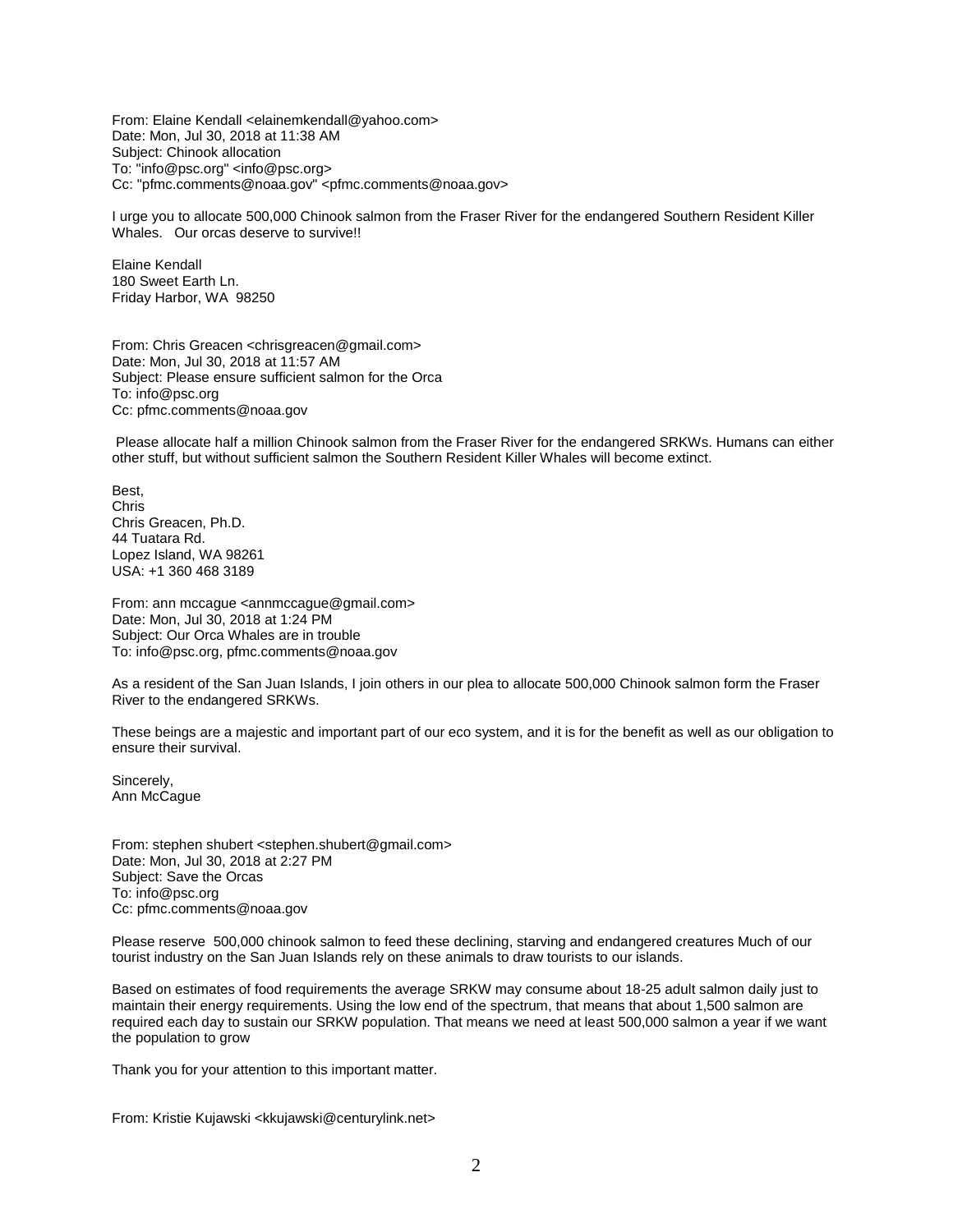Date: Mon, Jul 30, 2018 at 3:06 PM Subject: Southern Resident Killer Wales Need More Chinook To: info@psc.org Cc: pfmc.comments@noaa.gov

To: US Pacific Salmon Commissioners: Mr. Robert Turner (Chair), Mr. Phil Anderson, Mr. McCoy Oatman, Mr. Charles Swanton, Mr. W. Ron Allen, Mr. William F. Auger, Mr. Rick Klumph

 Canadian Pacific Salmon Commissioners: Ms. Rebecca Reid (Vice-Chair), Mr. John McCulloch, Mr. Murray Ned, Mr. Bob Rezansoff, Mr. Brian Assu, Ms. Susan Farlinger, Dr. Brian E. Riddell, Mr. Paul Sprout

While it is well-known that the Southern Resident Killer Wales (SRKWs) are endangered, the recent story of a mother, J35, carrying her dead calf, is absolutely heartbreaking and illustrates the severity of the crisis faced by these highly intelligent animals. This calf likely died of starvation. It's highly likely, due to the mother's poor nutrition, the calf did not have its fat reserves when born.

Our resident Orcas area a precious, precious gift. They need more Chinook salmon, whose numbers are dwindling for a variety of reasons. I am asking you to take the following measures to protect the remaining resident Orcas:

1. Allocate 500,000 Chinook salmon from the Fraser River for the endangered SRKWs.

The average SRKW may consume about 18-25 adult salmon daily just to maintain their energy requirements. Using the low end of the spectrum, that means that about 1,500 salmon are required each day to sustain our SRKW population of 75. At least 500,000 salmon a year are needed if we want the population to grow.

2. Work with WA State and BC governments to do the following:

Give SRKWs their fair share of the salmon - US should follow Canada's lead and take immediate action to increase prey availability and conserve Chinook salmon.

Reduce vessel noise - give SRKWs the protection they need to communicate and hunt for the scarce Chinook salmon.

· Protect our shorelines - healthy shorelines, eelgrass, and spawning beaches are needed for the forage fish that Chinook salmon depend on.

3. Advocate for a public moratorium on the catching and sale of Chinook salmon for public consumption until this crisis passes. Assess impact on those who rely on this to make a living, estimate the cost of monetarily supporting them during this moratorium, and sell the need for this to the taxpayers. My husband and I have already stopped buying salmon and would gladly pay more taxes to support the people in this industry. People in Washington State and BC like to think of themselves as environmentalists, and it's time we all start putting our money and energy towards fixing these disasters.

Thank you, Kristie Kujawski Greg Routt Freeland, Washington

From: David & Geri <davidgeri@centurylink.net> Date: Mon, Jul 30, 2018 at 3:59 PM Subject: whale deaths To: info@psc.org Cc: pfmc.comments@noaa.gov

Hellow,

We've just lost a newborn calf here in the Salish Sea. For 6 days the heartbroken mother has been carrying the baby on her nose.

Based on estimates of food requirements, the average southern resident killer whales (SRKW) may consume about 18-25 adult salmon daily just to maintain their energy requirements. Using the low end of the spectrum, that means that about 1,500 salmon are required each day to sustain our SRKW population. That means we need at least 500,000 salmon a year if we want the population to grow. Please allocate 500,000 Chinook salmon from the Fraser River for the endangered SRKWs.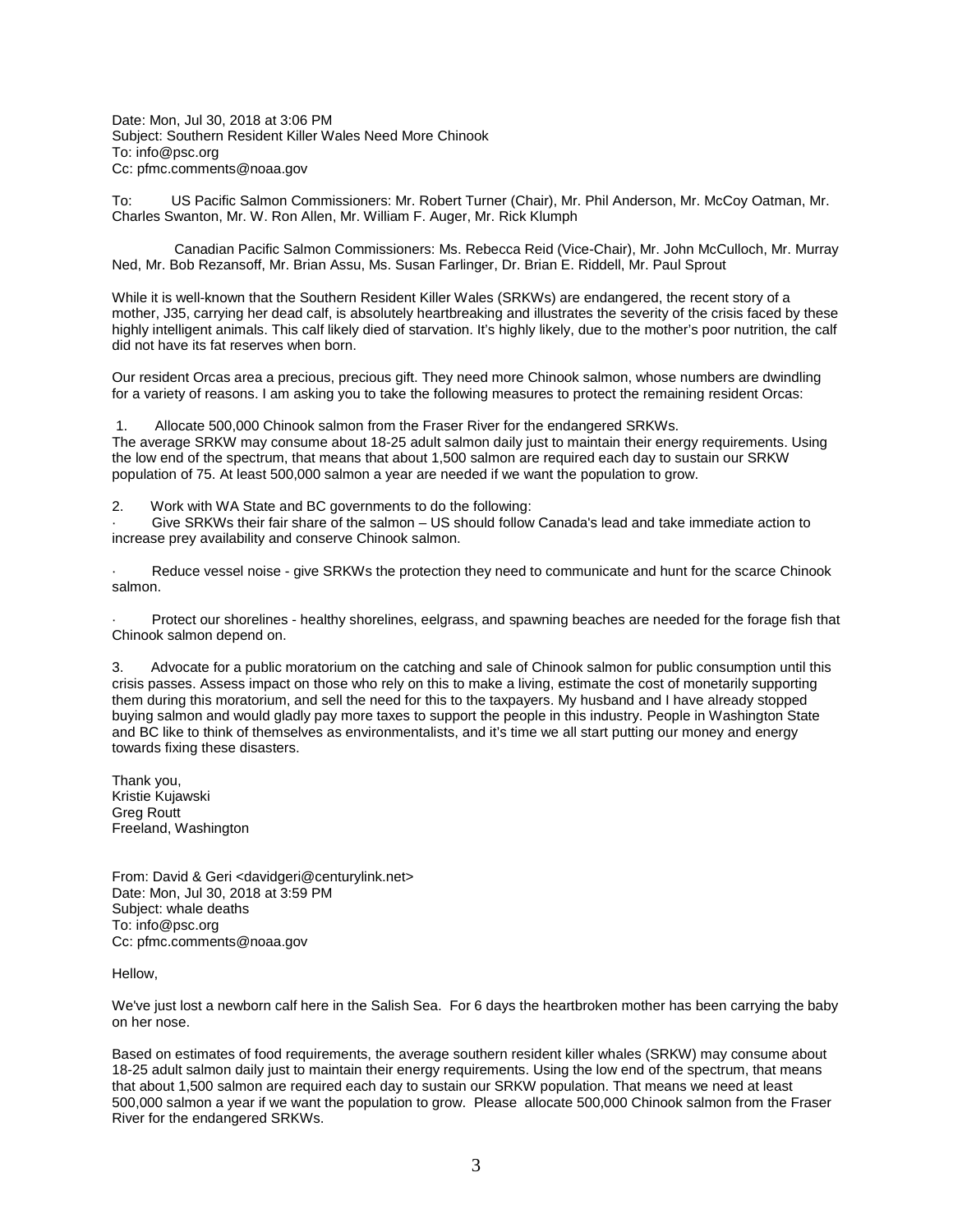Thank you, David and Geri Turnoy Eastsound, WA

From: mary guard <guard52@yahoo.com> Date: Mon, Jul 30, 2018 at 5:11 PM Subject: Help the Southern Resident Killer Whales To: "pfmc.comments@noaa.gov" <pfmc.comments@noaa.gov>

To Whom It May Concern:

I sent this letter to the Pacific Salmon Commission and wanted you to read my comments as well.

I live in the San Juan Islands and am extremely concerned about the the survival of the Southern Resident Killer Whales. The SRKW are down to just 75 whales, and we have just witnessed the heartbreaking loss of J35's newborn calf.

The Salish Sea includes the core summer foraging area for the SRKW. Please allocate 500,000 Chinook salmon from the Fraser River for the endangered SRKW.

Based on the food requirements, the average SRKW may consume 18 to 25 adult salmon daily just to maintain their energy requirements. This estimate is at the low end of the spectrum, and at that calculation, the SRKW would require approximately 1,500 salmon each day and at least 500,000 salmon a year if we want the population to grow.

Please consider helping our endangered Southern Resident Killer Whales.

Sincerely, Mary Guard

From: jamie <jamierattlebrain@gmail.com> Date: Mon, Jul 30, 2018 at 2:18 PM Subject: SRKW To: pfmc.comments@noaa.gov

Do not let the SRKW go extinct. Allocate 500,000 Chinook salmon from the Fraser River for the Southern Residents as they near extinction.

Jamie Rackley Lee Schiff Friday Harbor, 98250

From: <mariagmnz@aol.com> Date: Mon, Jul 30, 2018 at 5:18 PM Subject: SRKW To: info@psc.org Cc: pfmc.comments@noaa.gov

I am writing to help the whales get enough to eat. Please allocate 500,00 Chinook salmon from the Fraser River for the endangered SRKWs.

Based on estimates of food requirements the average SRKW may consume about 18-25 adult salmon daily just to maintain their energy requirements. Using the low end of the spectrum, that means that about 1,500 salmon are required each day to sustain our SRKW population. That means we need at least 500,000 salmon a year if we want the population to grow.

Thanks, Maria Gimenez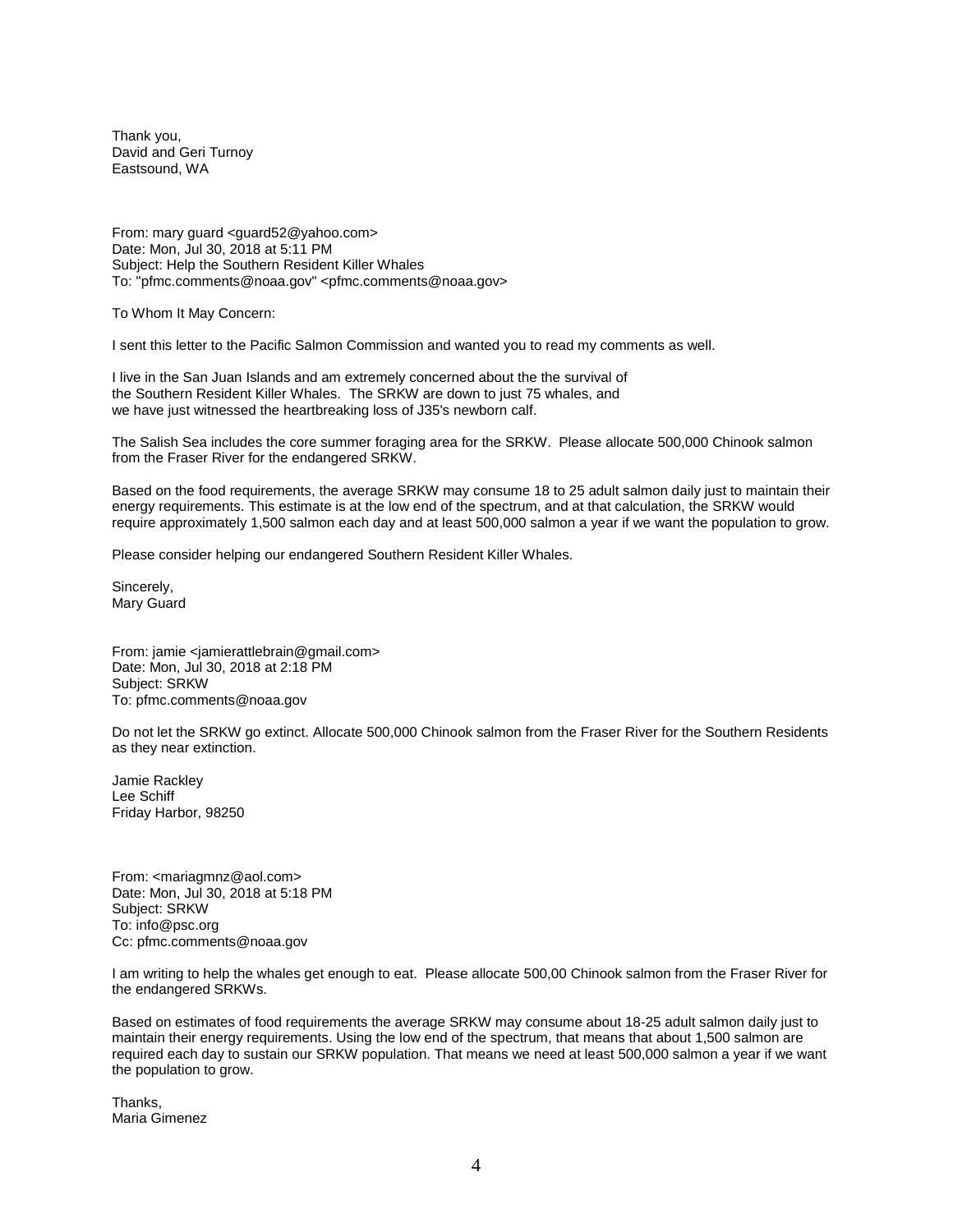From: Shaun Hubbard <shaunalice@gmail.com> Date: Mon, Jul 30, 2018 at 5:30 PM Subject: Orcas need Chinook Salmon Now! To: info@psc.org Cc: pfmc.comments@noaa.gov

Dear Pacific Salmon Commission & Pacific Fishery Management, Please allocate at least 500,000 Chinook salmon for the endangered SRKWs! Our Southern Resident Killer Whales (SRKWs) need our help!! The Salish Sea includes the core summer foraging area for our SRKWs where 1,500 salmon are required each day to sustain their population (at least 80% of the SRKWs' diet consists of Chinook salmon). That means the orca need at least 500,000 salmon a year if the population is to grow— not just from the Fraser River watershed, but all salmon rivers in the Salish Sea. Thank you.

Ms. Shaun Hubbard PO Box 805 Friday Harbor WA 98250

From: Liza Michaelson <lizamichaelson@gmail.com> Date: Mon, Jul 30, 2018 at 8:50 PM Subject: It's time to take action! To: info@psc.org Cc: pfmc.comments@noaa.gov

Dear Pacific Salmon Commission,

I am a 40 year resident of San Juan Islands, and I am concerned beyond words at what is happening to our whales. In light of the traumatic situation for the Orcas, I ask you to please allocate 500,000 Chinook salmon from the Fraser River for the endangered SRKWs.

Thank You, Liza Michaelson po box 2835 Friday Harbor San Juan Island, WA 98250

From: Colin Sternagel <ci.sternagel@gmail.com> Date: Mon, Jul 30, 2018 at 9:23 PM Subject: Save Orcas To: info@psc.org, pfmc.comments@noaa.gov

Please moratorium whale watching or impose more extreme limits to viewing. Breach unnecessary dams, put aside shoreline for habitat, and do all that is possible to help this marvelous creature and all subsequent species in connection with them, like us!

Colin

From: Julia Deak Sandler <juliadeak@gmail.com> Date: Mon, Jul 30, 2018 at 10:33 PM Subject: give the orcas their food! To: info@psc.org Cc: pfmc.comments@noaa.gov

Dear Council members,

Based on estimates of food requirements, the average SRKW may consume about 18-25 adult salmon daily just to maintain their energy requirements. Using the low end of the spectrum, that means that about 1,500 salmon are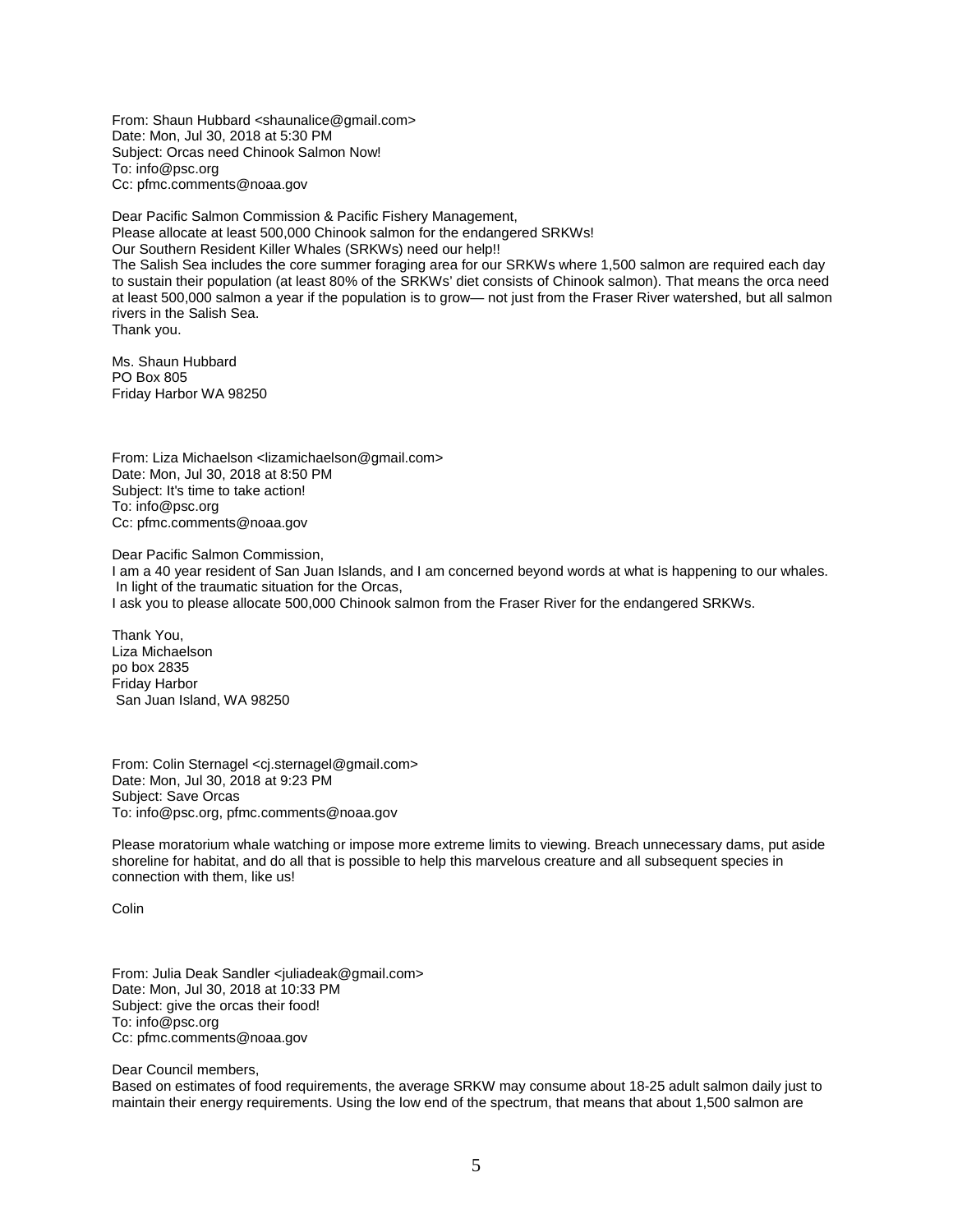required each day to sustain our SRKW population. That means we need at least 500,000 salmon a year if we want the population to grow. Learn more from the Center for Whale Research.

I urge you to allocate this half million Chinook salmon from the Fraser River for the endangered SRKWs. We must keep our fragile local ecosystem intact, as we are a part of it as well.

Thank you, Julia Sandler Seattle resident

From: Courtney Leake <courtney.leake@gmail.com> Date: Tue, Jul 31, 2018 at 10:18 AM Subject: Plea for the SRKWs To: "info@psc.org" <info@psc.org> Cc: "pfmc.comments@noaa.gov" <pfmc.comments@noaa.gov>

Dear Pacific Salmon Commission,

Please allocate at least 500,000 Chinook Salmon from the Fraser River for the extremely Endangered Southern Resident Killer Whales.

If there is anything else I can do, or we can do to help, please let me know. Thank you.

With hope, Courtney Leake

From: jonisdavis <jonisdavis@gmail.com> Date: Tue, Jul 31, 2018 at 12:52 PM Subject: Orcas need salmon! To: info@psc.org Cc: pfmc.comments@noaa.gov

Dear Pacific Salmon Commission:

Please allocate 500,000 Chinook salmon from the Fraser River for the endangered SRKWs. They are at risk of extinction, and this short term move can help while we work to get the dams removed from their spawning beds on the Snake River.

Thank you! Jonis Davis 2356 17th Ave S Seattle 98144

From: Peggy Ratermann <ratermann.peggy@gmail.com> Date: Wed, Aug 1, 2018 at 9:02 AM Subject: Orcas To: pfmc.comments@noaa.gov

Please, please help the orcas of the Salish Sea by allocating 500,000 salmon from the Fraser River for these endangered animals!

Thank you, Peggy Ratermann Skagit Valley, Washington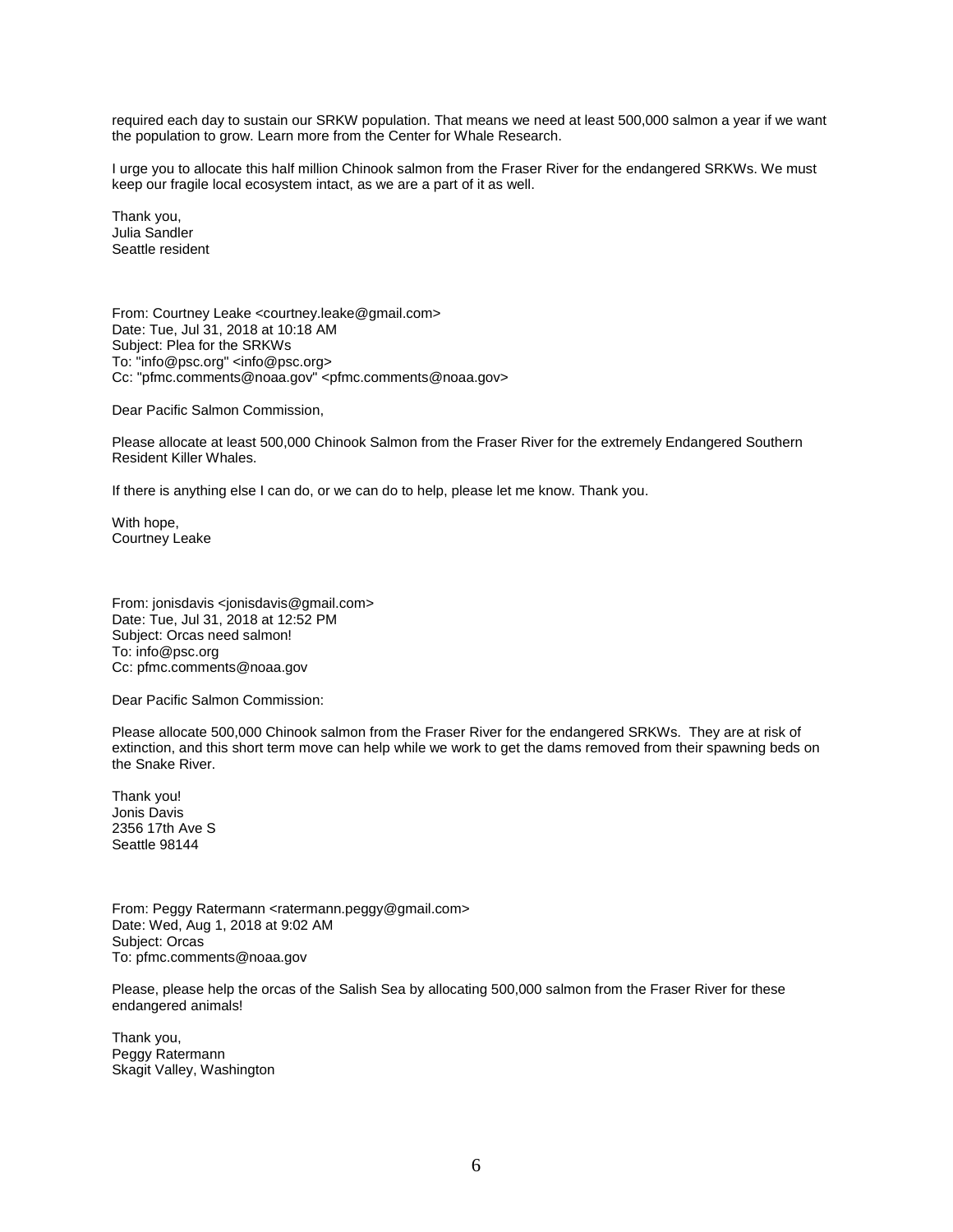From: janis miltenberger <janismiltenberger@yahoo.com> Date: Wed, Aug 1, 2018 at 7:30 AM Subject: Orca's habitat To: info@psc.org Cc: pfmc.comments@noaa.gov

Dear Pacific Salmon Commission,

Our Southern Resident killer whale population is at an all time low, they are in critical need of food and calm shelter. Allocate 500,000 Chinook salmon from the Fraser River Reduce vessel noise

The Salish Sea includes the core summer foraging area for the SRKWs. Based on estimates of food requirements the average SRKW may consume about 18-25 adult salmon daily just to maintain their energy requirements. Using the low end of the spectrum, that means that about 1,500 salmon are required each day to sustain our SRKW population. That means we need at least 500,000 salmon a year if we want the population to grow.

This needs to be done now, it is by our actions alone that we can save these whales.

Lopez Island Resident, Janis Miltenberger

From: Courtney V Harris <courtneyvharris@gmail.com> Date: Tue, Jul 31, 2018 at 10:57 PM Subject: Southern Resident killer whale concerns To: info@psc.org Cc: pfmc.comments@noaa.gov

Dear Pacific Salmon Commission,

I am writing because I am deeply concerned about the dwindling population of endangered Southern Resident Orca whales, at their lowest numbers in 30 years. I know there are a number of factors involved, but one thing we can do to help these creatures survive is ensure that they have enough to eat.

The Salish Sea includes the core summer foraging area for the Southern Resident killer whales. Based on estimates of food requirements the average SRKW may consume about 18-25 adult salmon daily just to maintain their energy requirements. Using the low end of the spectrum, that means that about 1,500 salmon are required each day to sustain our SRKW population. That means we need at least 500,000 salmon a year if we want the population to grow.

I am requesting that you consider allocating 500,000 Chinook salmon from the Fraser River for the endangered Southern Resident killer whales, to help ensure that they have enough food for survival.

These whales are at the heart and soul of our region. I haven't been able to see one live and in person as of yet, but I hope that the opportunity for that will still be available for generations to come.

Sincerely, Courtney V. Harris courtneyvharris@gmail.com 206.484.0593

From: Kim <kmcclees@rockisland.com> Date: Tue, Jul 31, 2018 at 5:31 PM Subject: Action for SRKWhales To: info@psc.org Cc: pfmc.comments@noaa.gov

Dear PSC and PFMC: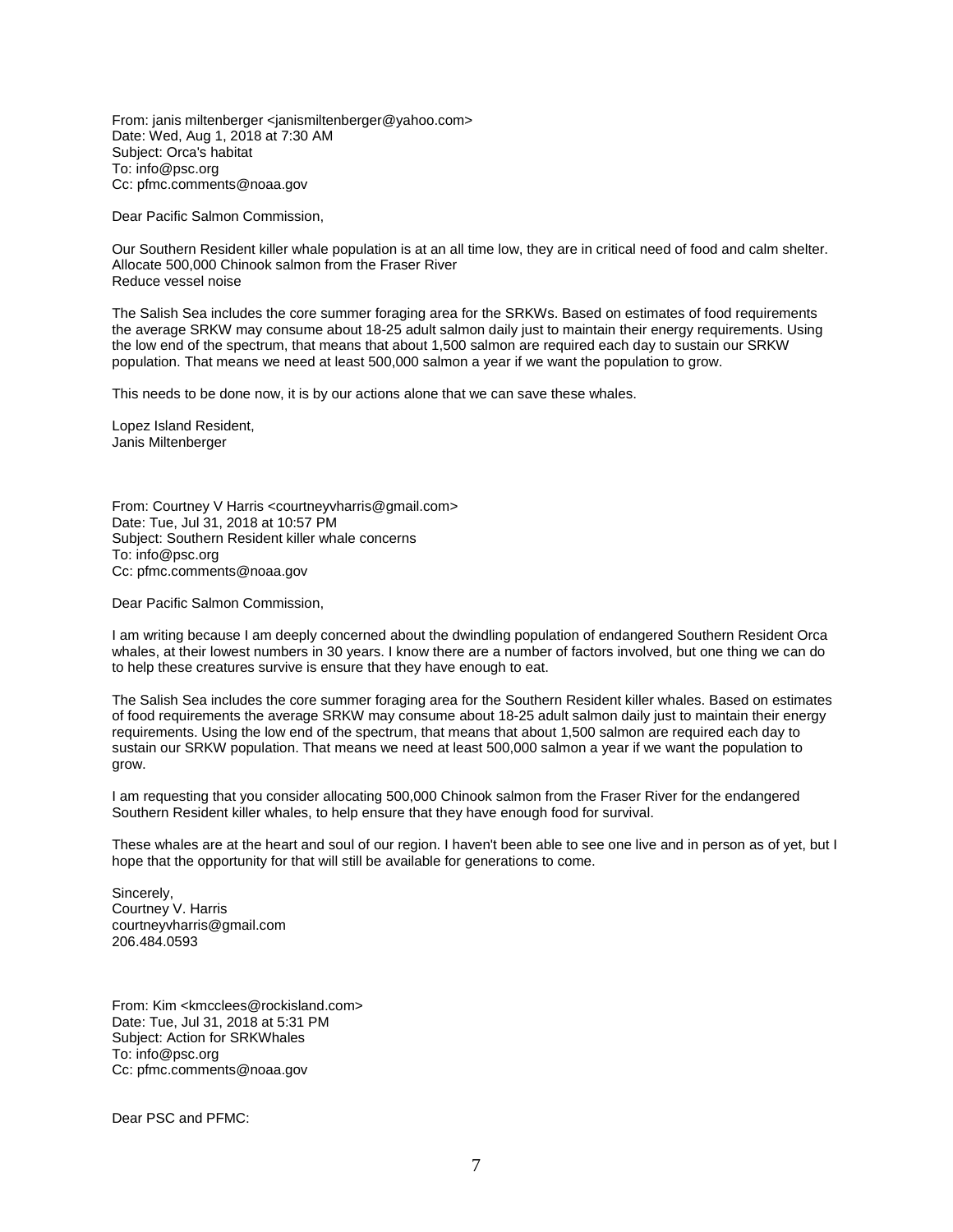As you know the SRKWhales Are going extinct if you do not act!! This latest sad story of J-35 carrying her dead calf for 7 days should make it clear they are starving. Please allocate 500,000 Chinook Salmon from the Fraser River for them immediately. They need 1,500 per day to thrive.

Thank you for doing the right thing now!

Sincerely, Kim McClees

From: Mary Ruth Holder <mruthholder@gmail.com> Date: Tue, Jul 31, 2018 at 5:00 PM Subject: Southern Resident Killer Whales To: info@psc.org Cc: pfmc.comments@noaa.gov

The world is watching as our beloved critically endangered Southern Resident Killer Whales slowly starve to death. J 35 has been carrying her dead daughter for days now as if begging us to help or perhaps as one Orca expert put it, pleading "why, why, why?." J35 will no doubt perish with her daughter. You can and you must HELP these Whales and prevent more painful starvation deaths. PLEASE allocate 500,000 Chinook salmon from the Fraser River for these endangered SRKWs.

From: Alexa Weidner <alexa.weidner@gmx.de> Date: Wed, Aug 1, 2018 at 4:19 PM Subject: Save the Orca population To: info@psc.org Cc: pfmc.comments@noaa.gov

Hi,

I am writing to you because the wellbeing of our local orca whales is concerning me and everyone I know. We deeply care about their protection and feel they need to get more Salmon to survive. Please allocate at least 500,000 salmon from the Fraser River to help them!.

Thank you, Alexa Weidner

From: Carol <syleake@comcast.net> Date: Thu, Aug 2, 2018 at 10:33 AM Subject: Chinook salmon crisis To: pfmc.comments@noaa.gov

Hoping that we're not too late to save our resident Orcas, I realize the numerous factors that need to be addressed and the absence is of Chinook salmon being of utmost importance. Please allocate 500,000 Chinook salmon from all west coast rivers for the endangered SRKWs.

Thank you for your consideration and work toward a positive outcome. Carol Leake Issaquah, Wa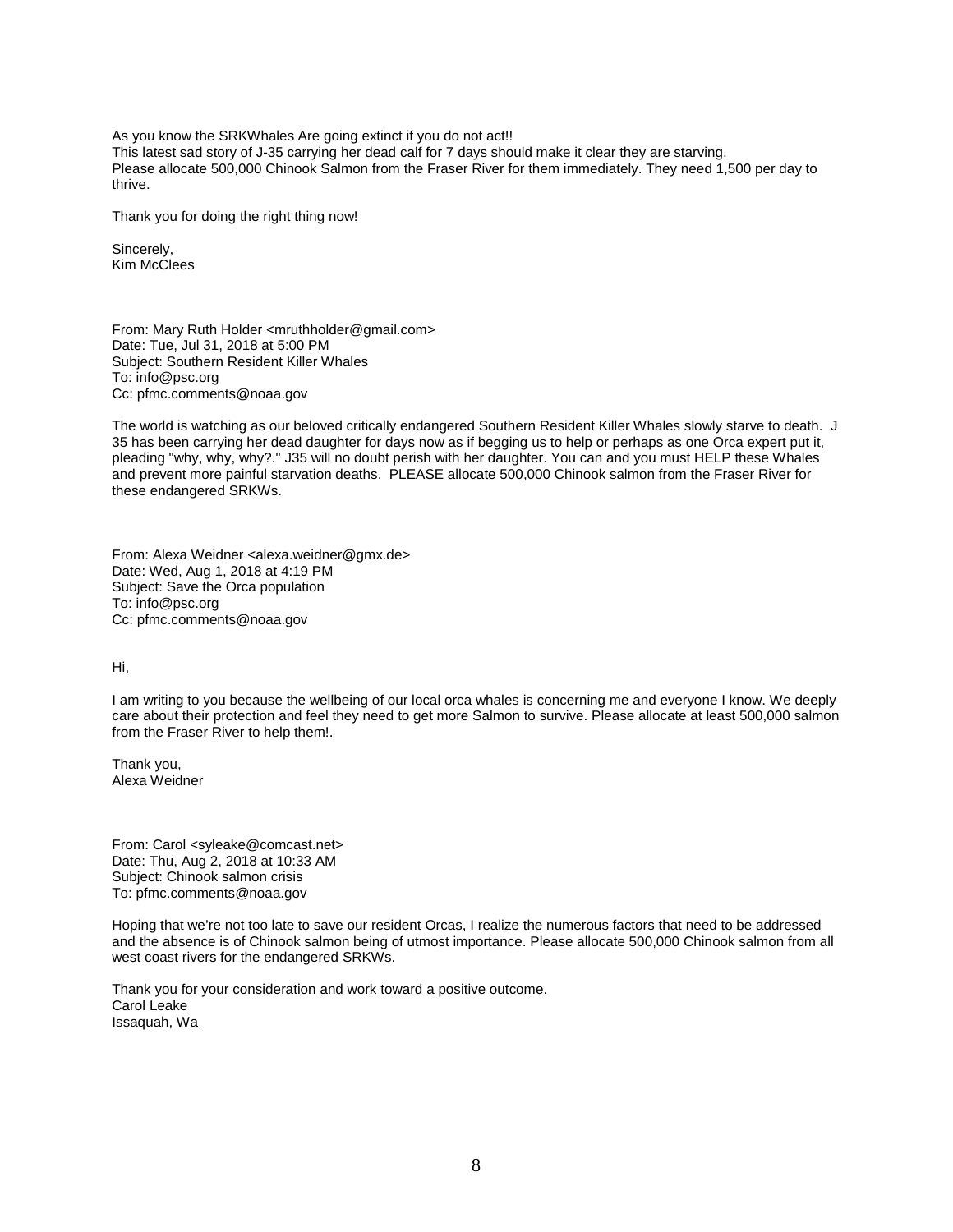From: Sandhya Prashad, MD <sandhya@sprashadmd.com> Date: Mon, Aug 6, 2018 at 12:01 PM Subject: Chinook salmon for southern resident killer whales To: info@psc.org, pfmc.comments@noaa.gov

Please allocate 500,000 Chinook salmon from all west coast rivers for the endangered Southern Resident Killer Whales.

Sandhya J. Prashad, MD

From: Charlotte Koons <ajustpeace@optonline.net> Date: Mon, Aug 6, 2018 at 10:32 AM Subject: Save the starving whales! To: pfmc.comments@noaa.gov

 As a person living on Eaton's Neck, LI, NY, surrounded by Harbor, Bay, and Sound, and whose totem has long been the whale,I urge you to allocate 500,000 Chinook Salmon from all west coast rivers for the endangered ORCAS and for J35!

 This is the wisest action, since the whales are such vibrant, intelligent creatures and part of a critical oceanic biome!

 Charlotte Koons Northport, NY 631-261-8590

From: Kristi Fazio <KFazio@roundstoneinsurance.com> Date: Mon, Aug 6, 2018 at 10:12 AM Subject: SRKW To: "info@psc.org" <info@psc.org> Cc: "pfmc.comments@noaa.gov" <pfmc.comments@noaa.gov>

The situation with J35 has broken my heart and awakened me to the crisis these orcas are facing. I implore you, help them. Please allocate at least 500,000 Chinook salmon from all west coast rivers for this endangered species.

Thank you! Kristi Fazio

From: Trudy Ann <teyunaSe@hotmail.com> Date: Mon, Aug 6, 2018 at 10:06 AM Subject: Please help the starving orcas get enough to eat To: "pfmc.comments@noaa.gov" <pfmc.comments@noaa.gov>

The orca's desperation is heartbreaking, and all caused by human activity / infrastructure. We are the ones who can help. Especially, in your capacity, your agency can help.

The Salish Sea includes the core summer foraging area for the Southern Resident Orcas. I urge you to allocate 500,000 Chinook salmon from all west coast rivers for the endangered Orcas, and for J35. She is still trying to be a mother, though her calf has died. She appears to be trying to keep her calf afloat, as he was starved and with too little blubber to float.

Based on estimates of food requirements the average whale may consume about 18-25 adult salmon daily just to maintain their energy requirements. Using the low end of the spectrum, that means that about 1,500 salmon are required each day to sustain our Orca population. That means we need at least 500,000 salmon a year if we want the population to grow.

Thank you!!! Trudy Cooper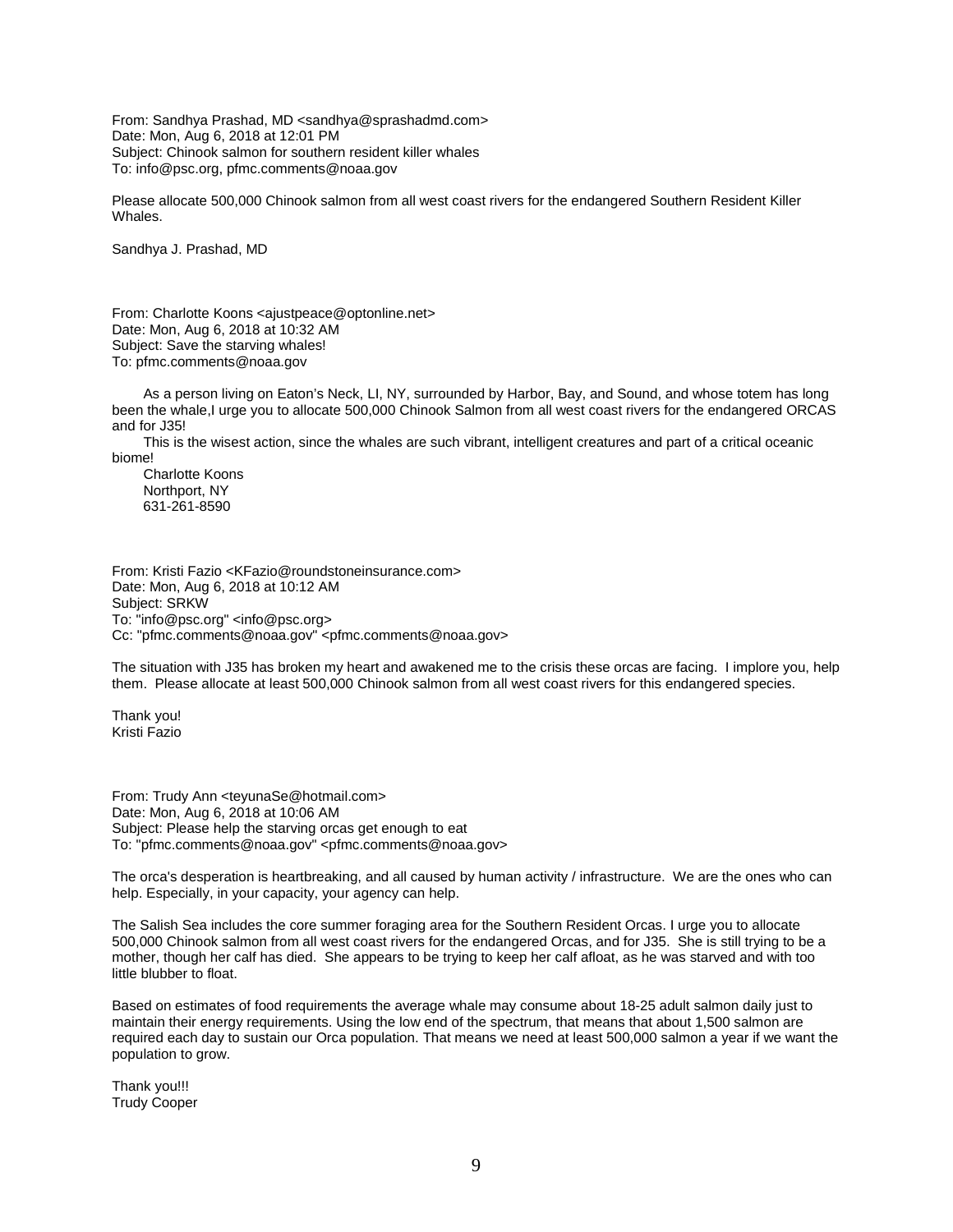From: Eric Birkhauser <ericbirkhauser@gmail.com> Date: Mon, Aug 6, 2018 at 9:23 AM Subject: Protecting the Chinook To: pfmc.comments@noaa.gov

Hello,

Given the recent tragedy of the loss of another calf to the J pod, it has come to my attention that the most critical aspect to helping these resident Orcas is protecting their food source, the Chinook salmon. I would like to inquire on ways that I can be helpful to advocate for their protection, persons / politicians to contact, and or meetings to participate in, thank you in advance for your insight and thoughts on the matter!

Kind Regards, Eric

From: Lyna Hinkel <lynahinkel@gmail.com> Date: Sun, Aug 5, 2018 at 7:25 AM Subject: Help the whales get enough to eat! To: info@psc.org, pfmc.comments@noaa.gov

Dear Pacific Salmon Commission and the Pacific Fishery Management Council

The Salish Sea includes the core summer foraging area for the Southern Resident Orcas. I urge you to allocate 500,000 Chinook salmon from all west coast rivers for the endangered Orcas, and for J35. Based on estimates of food requirements the average whale may consume about 18-25 adult salmon daily just to maintain their energy requirements. Using the low end of the spectrum, that means that about 1,500 salmon are required each day to sustain our Orca population. That means we need at least 500,000 salmon a year if we want the population to grow.

Thank you!!!

Sincerely, Lyna Hinkel

and some background:

http://www.orcanetwork.org/Main/index.php?categories\_file=Actions

Southern Resident orcas are starving chronically and sporadically, leading to stillbirths and early deaths, compounded by toxic pollutants in their bodies. Southern Residents depend mainly on Chinook salmon and those salmon are at historic lows and still dropping.

• While every restoration effort, dam removal, and harvest restriction helps, by far the largest possible increase in salmon would result from breaching the 4 lower Snake River dams.

• The Army Corps of Engineers has the authority and the funding at this time to begin breaching the 4 lower Snake River dams under their 2002 EIS, as Option #4. Career officials in DC understand the cost savings from removing the dams and would support that.

• The Army Corps in DC won't order the Walla Walla District to begin breaching without hearing from the Washington delegation, namely Gov. Inslee and senior Senator Murray.

• Gov. Inslee and Sen. Murray won't provide that support without widespread support and public awareness that breaching is needed to avoid the extinction of multiple salmon populations and Southern Resident orcas. It is within their power to provide the political backing to authorize the Army Corps to commence breaching in the coming year.

• To provide the greatest increase in Chinook and other salmon for the starving Southern Resident orcas, it would be most effective to direct our sense of urgency and our educational efforts toward informing the public that dam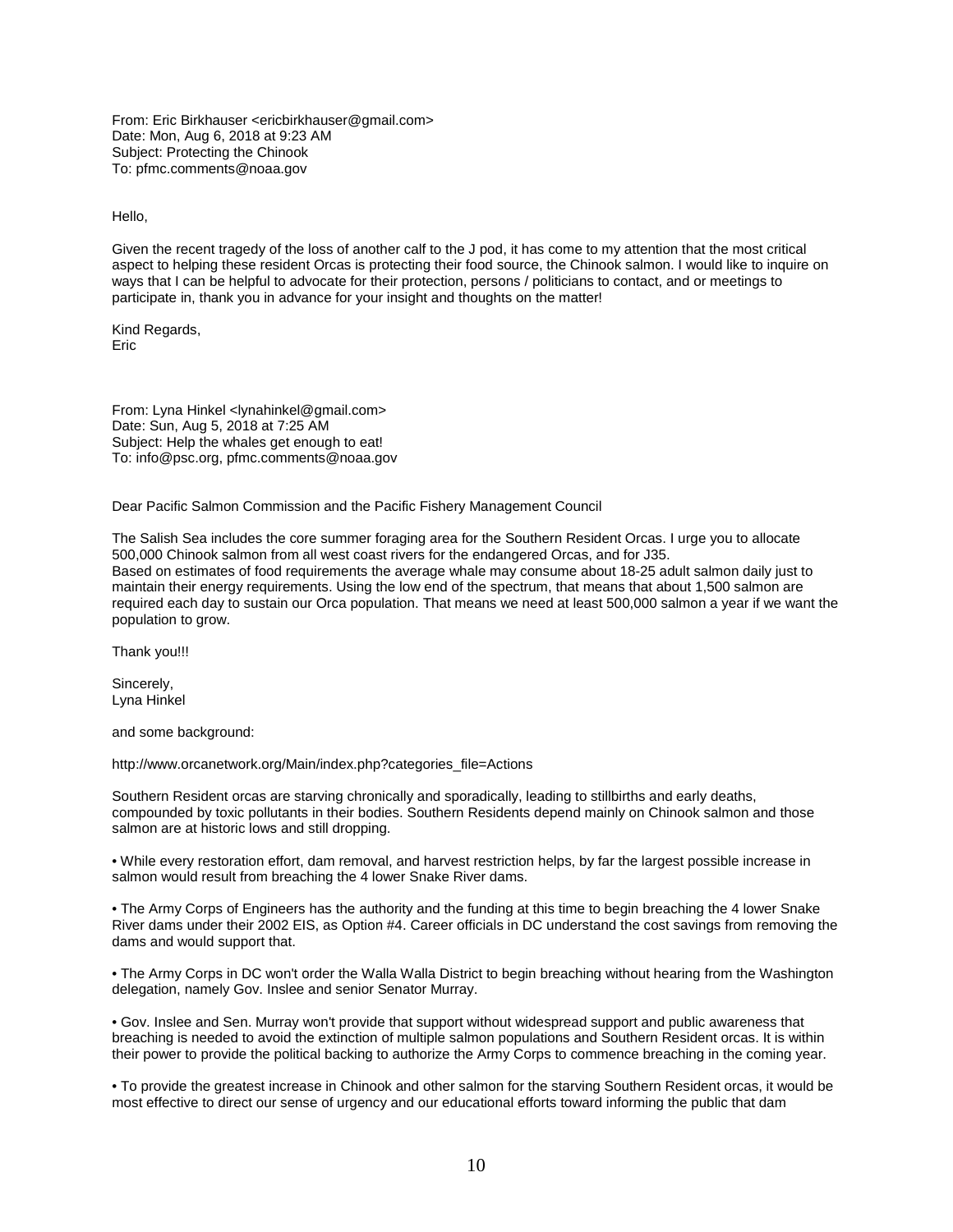breaching could begin in 2018 with the support of the people of Washington, expressed by Gov. Inslee and Sen. Murray.

From: Melissa Phares <phares.melissa@gmail.com> Date: Sat, Aug 4, 2018 at 2:55 PM Subject: The Whales need to eat. Now. Please help. To: "info@psc.org" <info@psc.org> Cc: "pfmc.comments@noaa.gov" <pfmc.comments@noaa.gov>

I'm a Washington resident and I want to help the Orcas. I've done some research and found information that suggests that the Pacific Salmon Commision can directly impact the Orcas' fate.

Please - allocate 500,000 Chinook salmon from all west coast rivers for our beloved endangered Southern Resident Killer Whales. Please, do this as soon as possible. Not only has J35 lost her calf, J50 shows signs of severe malnourishment.

I'm a taxpayer, a voter, a citizen, a social worker, a mom. I don't know anything about marine biology. All I know is there must be a way we can help.

I have found conflicting information about whether or not human consumption of Chinook impacts this problem. If you can help clarify that I'd appreciate if.

With deepest gratitude for your immediate action, Melissa Phares **Edmonds** 206-605-2021

From: Diane Lane <dianelane@riseup.net> Date: Mon, Aug 6, 2018 at 4:48 PM Subject: J35 and the plight of Southern Resident Killer Whales To: info@psc.org Cc: pfmc.comments@noaa.gov

Pacific Salmon Commission:

Please allocate at least 500,000 Chinook salmon from all west cost rivers for the Southern Resident Killer Whales. It's inhumane and unconscionable to allow the whales to continue suffering from human-caused lack of food and environmental damage. From what i've read on the subject, malnutrition may have caused the death of J35's baby whale. If we are to progress as humans we must develop ways of living that allow other species to thrive thereby preserving healthy ecological systems. Let's not cause any more grief to these whales who face extinction if we don't act now.

Thank you, Diane Lane Portland, Oregon

From: Hannah Riemer <hriemer9@gmail.com> Date: Tue, Aug 7, 2018 at 5:44 AM Subject: Salmon for Orcas To: info@psc.org Cc: pfmc.comments@noaa.gov

Good morning,

I am emailing on behalf of my friends, the Southern Resident killer whales (SRKW), in order that I may request that more salmon be allocated from all west coast rivers for the endangered SRKWs. A local environmental nonprofit, Friends of the San Juans, estimates that 500,000 Chinook salmon per year would be required to help grow the SRKW population.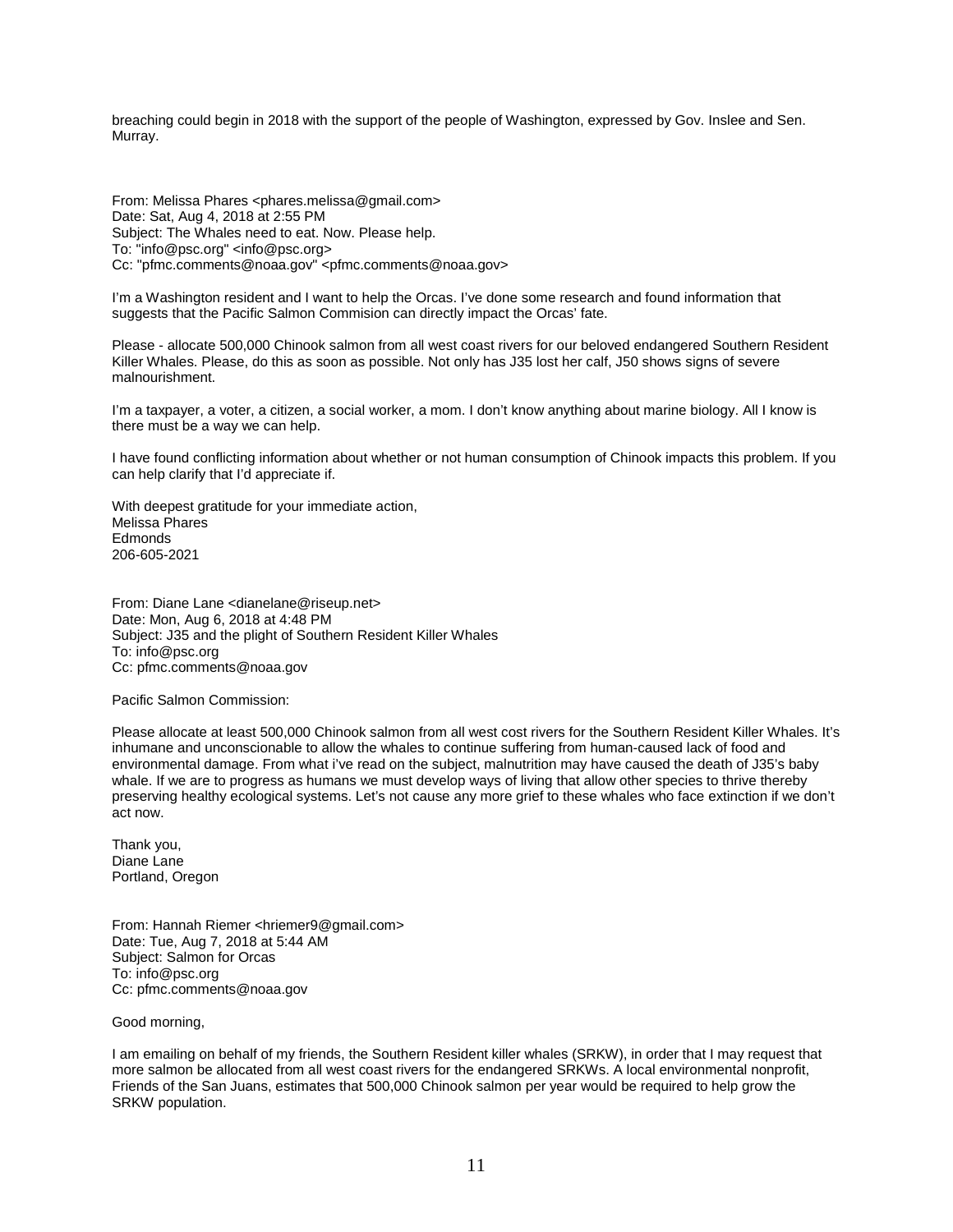I have been pescatarian for years, but in light of the recent heightened orca media coverage and my new awareness of their struggles, I plan to transition to entirely vegan so that I can do my small part to help our friends in the sea, land, and air.

Thank you for the work you are doing, and thank you for your time.

hannah hriemer9@gmail.com

From: Natalie Obiko Pearson <natalie.obiko@gmail.com> Date: Tue, Aug 7, 2018 at 7:49 AM Subject: Help the whales get enough to eat To: info@psc.org, pfmc.comments@noaa.gov

I'm writing in support of helping whales in the Salish Sea get enough to eat. Please allocated 500,000 Chinook salmon from all west coast rivers for the endangered South Resident killer whales.

Natalie Obiko Pearson

From: Kelly Jean Davis <farmgirlworks@gmail.com> Date: Tue, Aug 7, 2018 at 9:52 AM Subject: Orcas in Sa;ish Sea To: info@psc.org Cc: pfmc.comments@noaa.gov

Please allocate 500,000 Chinook salmon from all west coast rivers for the endangered SRKWs. The potential extinction of these amazing creatures is too much.

Kelly Davis Seattle, WA LittleOwlUrns.com| 206 778 1917

From: Jenny Monick <jennymonick@gmail.com> Date: Tue, Aug 7, 2018 at 3:10 PM Subject: Allocate Salmon - please To: info@psc.org, pfmc.comments@noaa.gov

Dear PSC:

Please, let's share the water's bounty with its inhabitants. We humans can survive off a varied diet, and can adjust to fluctuations in resources. SRKWs are entitled to their share of the salmon population - don't you think?

Please make an effort - on all of our behalf.

Best, Jenny Monick

From: Mary Hamilton <marysequoiahamilton@gmail.com> Date: Tue, Aug 7, 2018 at 11:54 AM Subject: J-pod and others To: info@psc.org Cc: pfmc.comments@noaa.gov

To whom it may concern:

Please allocate the necessary salmon needed for the orcas - experts are saying 500,000 from the nearby rivers.

Thank you, Mary Hamilton